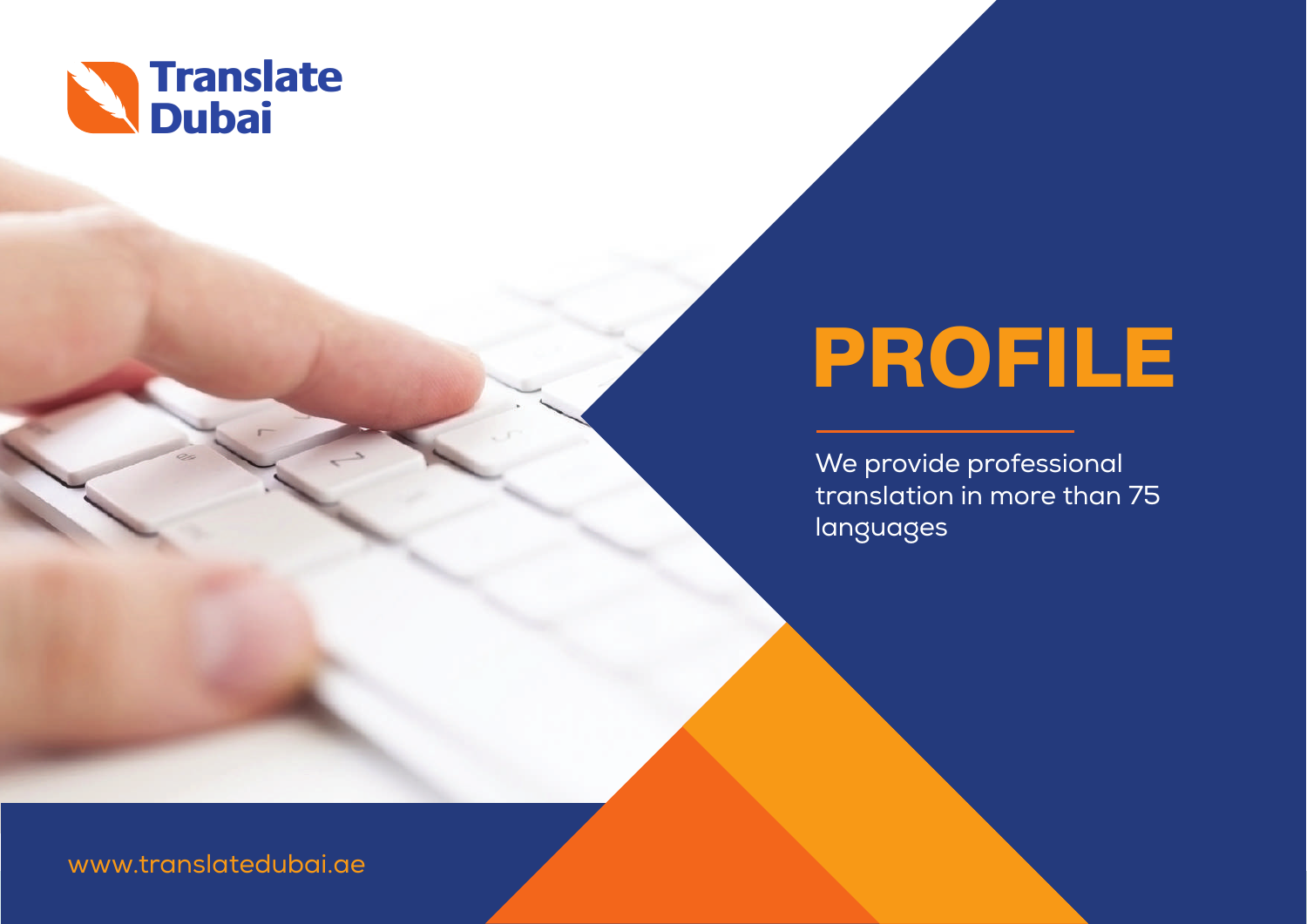

# CERTIFIED

Legal Translation Approved by the **UAE Ministry of Justice**

Translate Dubai has gained wide-spread recognition since its inception as a regional pioneer in legal and commercial translation services.

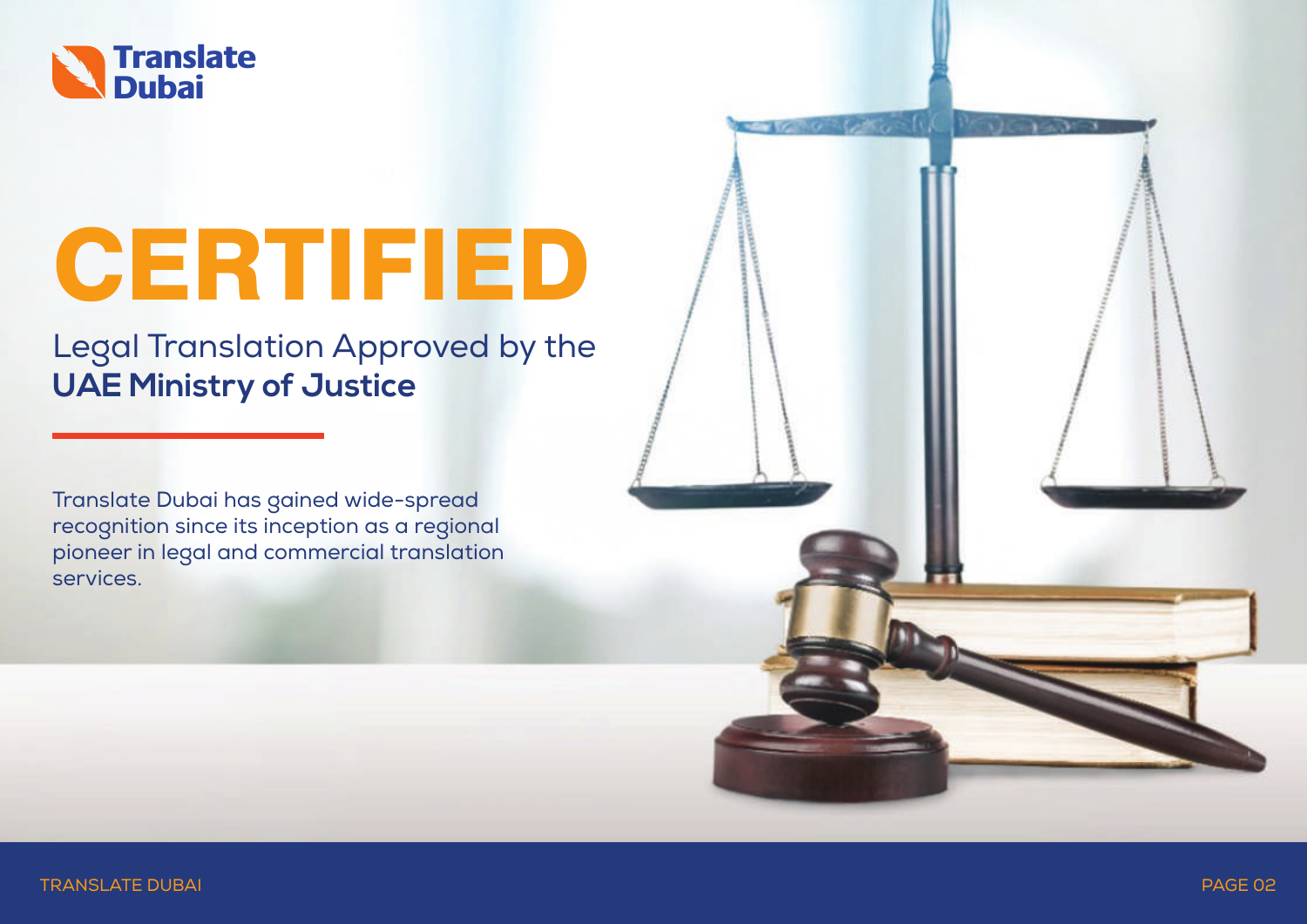

75+ 55+ 24+ **LANGUAGES SERVICES YEARS OF EXPERIENCE**

TRANSLATE DUBAI PAGE 03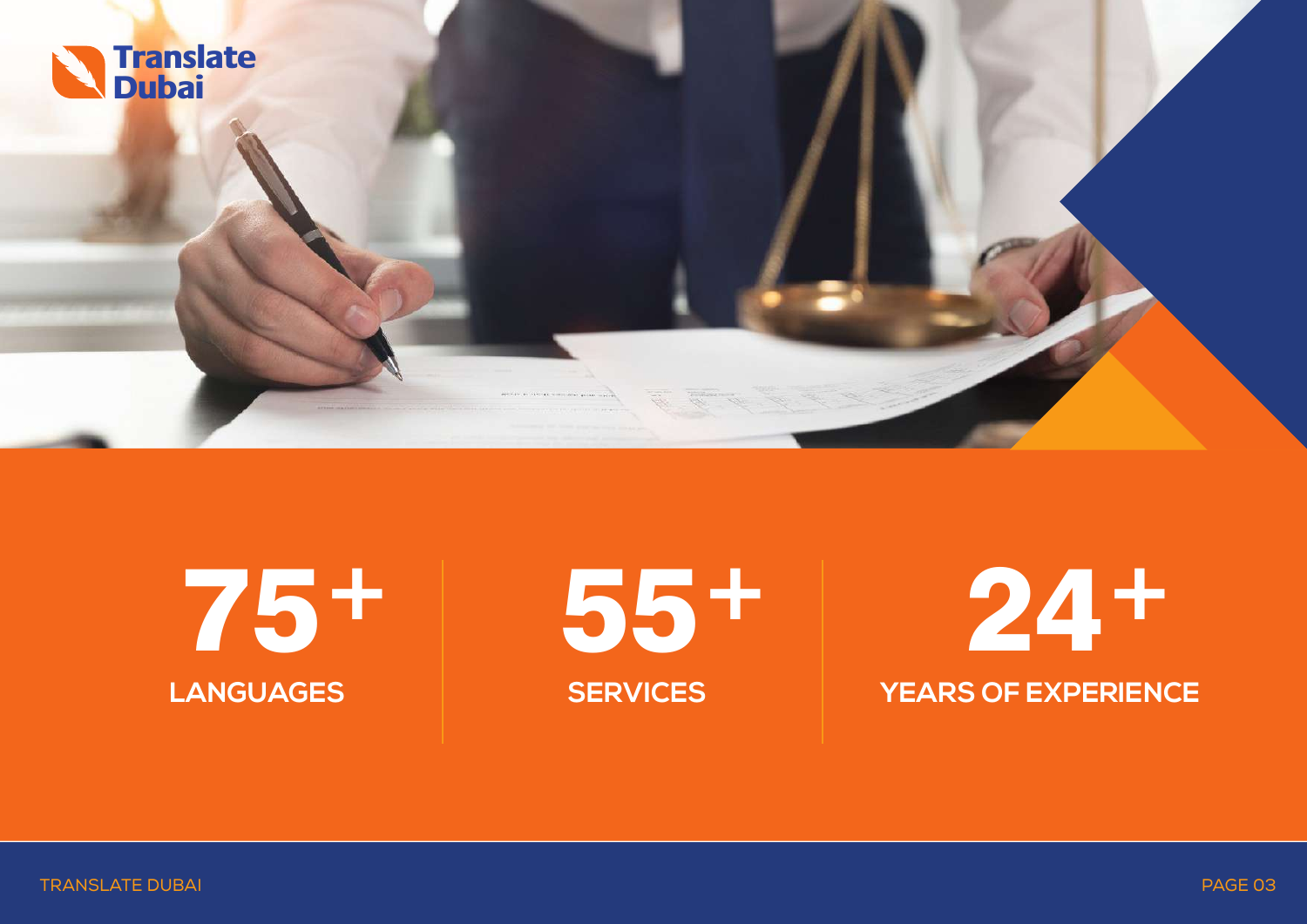

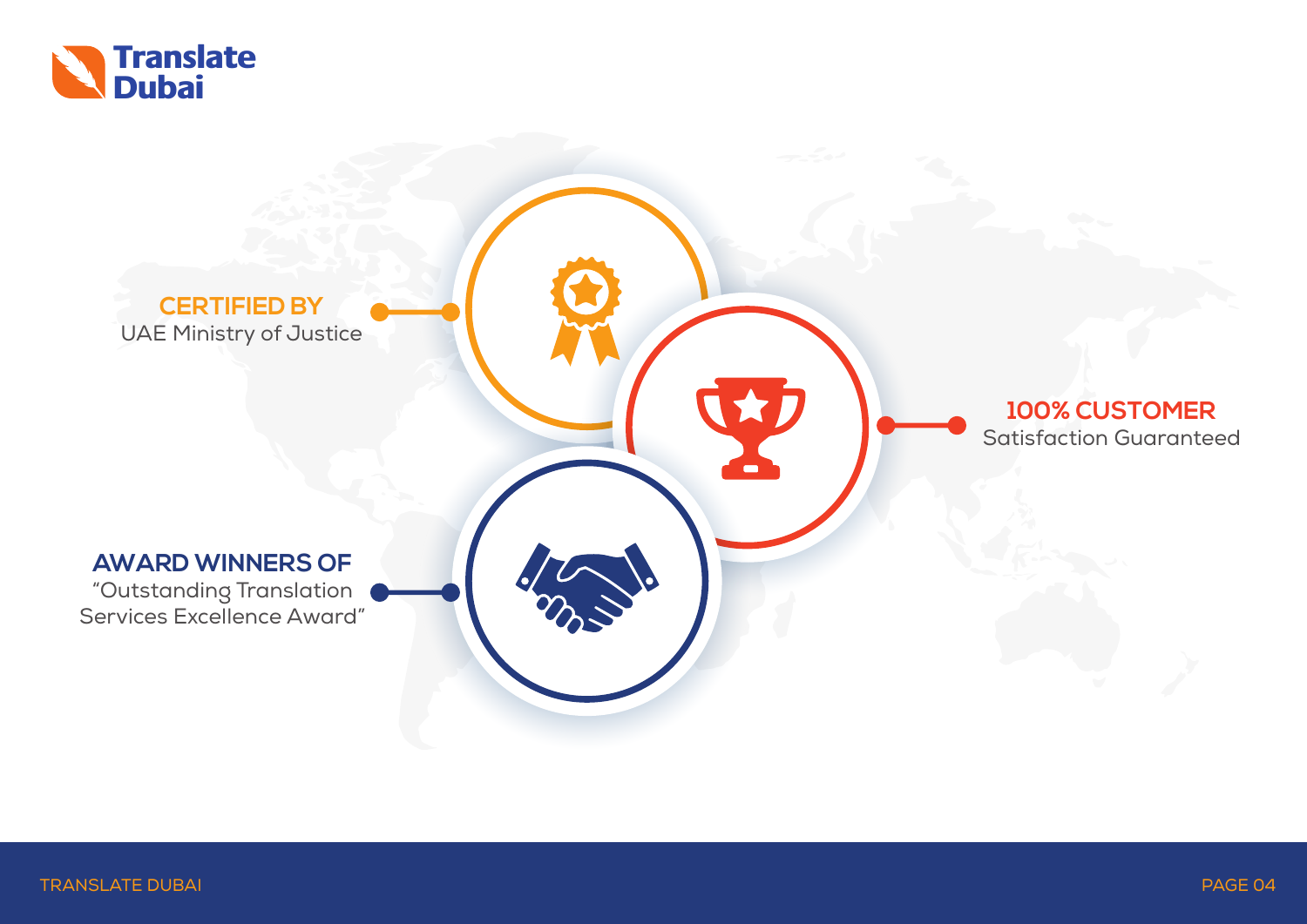## OUR SERVICES

- Legal Translation
- Arab Official Gazette
- Arab Laws Online
- Online Human Translation
- Subtitling & Transcribing
- Linguistic Services
- Court of Cassation Judgements
- Interpretation Services
- Do-It-Yourself Translation
- Financial Documents Translation
- Resume Writing Online
- Website Content Translation

### 55+ SERVICES



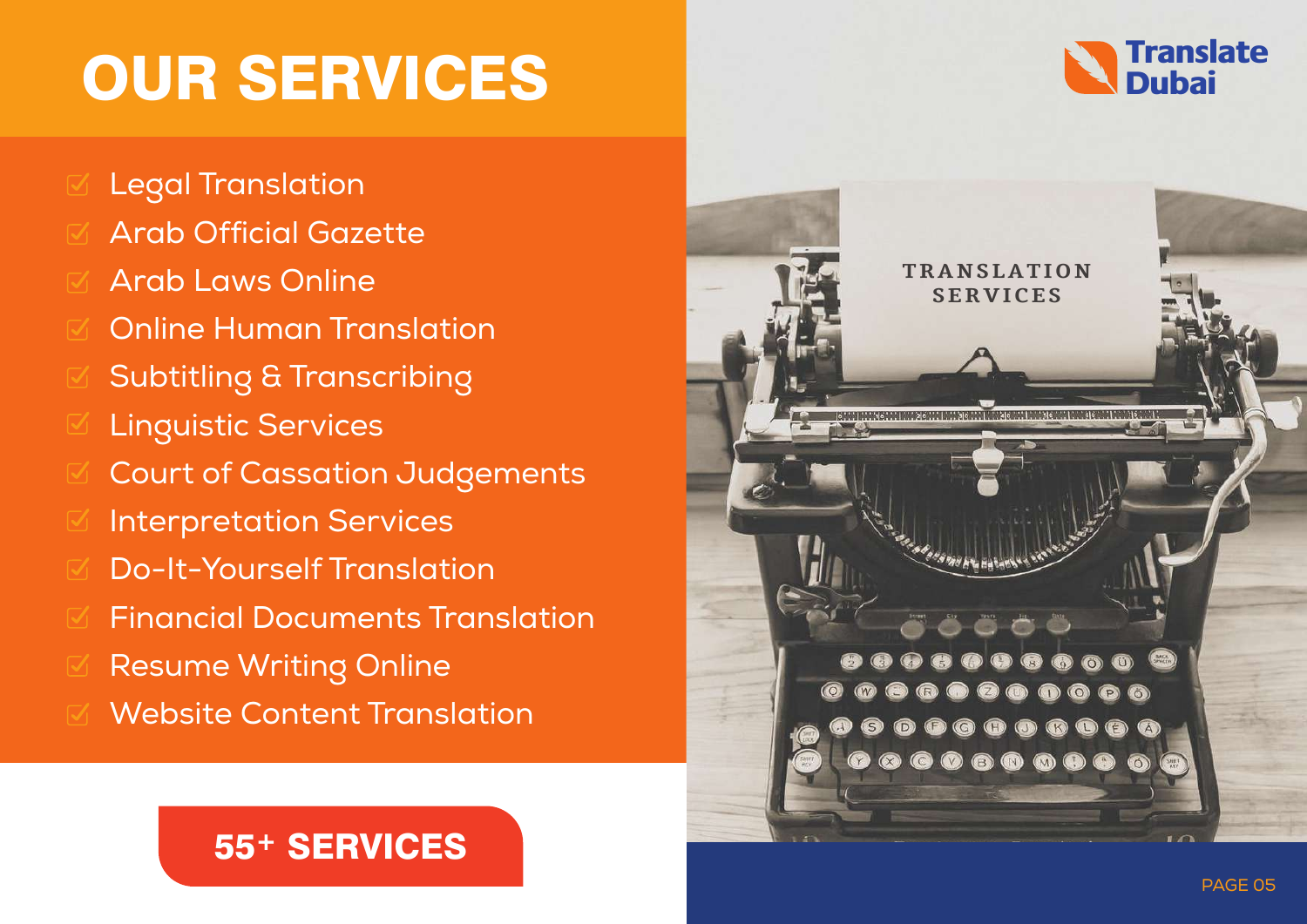Translate Dubai specializes in 75+ Languages and 55+ Services of the highest-quality including Legal Translation, Arabic to English Online Human Translation, Subtitling and Transcribing, Do it yourself Translation, Interpretation Services, Translation of the Arab Official Gazettes, Translation of Arab Laws, Court of Cassation Judgements, Resume Writing & Translation, Translation and Formatting Power-Point Presentations, Linguistic Services and many more.

#### **Contact us now for a Free Quote!**

### PRICE LIST

#### in UAE Dirham & US Dollar



### GET A QUOTE

#### Payment method

PayPa

 $2$  BANK 2CC 2CHECKOUT